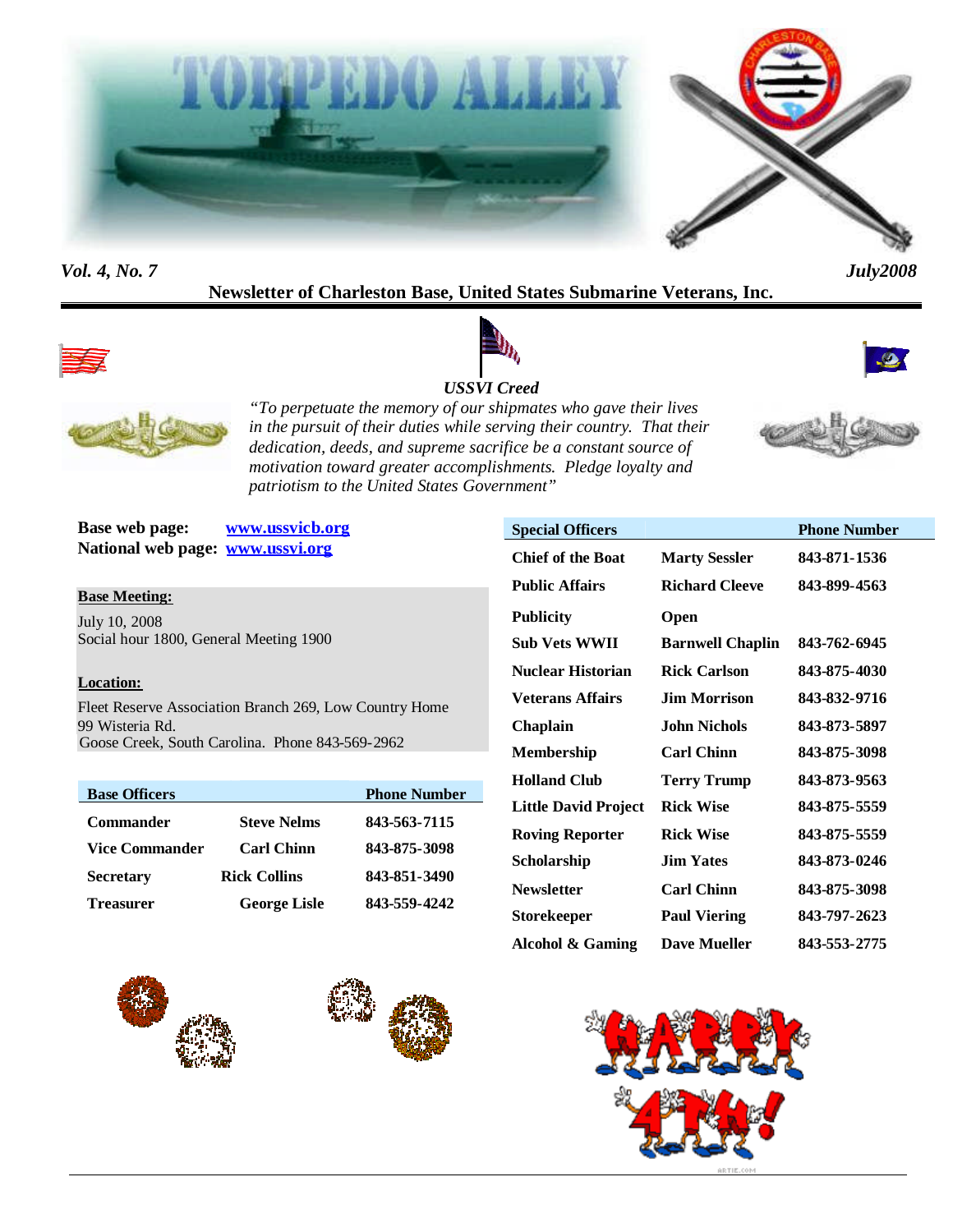#### **Minutes of the June 2008 meeting**

Attendance for the June 12, 2008 meeting was 94

**Opening Ceremony**: Base Commander called the meeting to order. A Quorum was present and the meeting was commenced at 1900.

**Introductions**: New people were introduced; Tom Peterson, Charlie Hudson, A.T. McMullin. Welcome aboard.

**Secretary:** Secretary Rick Collins asked for a motion to approve the meeting minutes from last month. A motion was made and seconded. Minutes approved.

**Treasurer**: George Lisle gave the treasurer's report.

**Storekeeper**: Paul wants you to pick up what you ordered. He also has copies of both of Ken Sewell's books

**Chaplain**: June Report: Cards were sent as follows:

- To Harry Plank who is suffering thru sickness. Harry is not a member.
- To Danny Leonhart who is recovering from throat cancer. He is not a member of the base.
- To Mrs. Gayle Ammon and family sending our condolences on the death of their husband and father, LT Jeffrey Ammon who was killed in Afghanistan.
- To Tom Peterson and family sending our condolences on the death of his wife, Patsy.
- To Gene Simpo and family sending our condolences on the death of his wife, Concepcion.
- To Gary Semler who is having radiation treatments.
- To Ken Fuhr wishing him a speedy recovery from foot surgery.

 Mike Stuffle is having his prosthesis fitted Several follow-ups were made on those who've had surgery or illnesses in the last couple of months along with the base sending additional cards.

If you know of shipmates or spouses from other bases who are having a difficult time, had surgery, etc. and would like for USSVI Charleston Base to send them a card please send their name and address to the Chaplain via email or phone call.

June 6, 1944 was VE Day.

June 14 is Flag Day.

**Scholarship**: We need pictures of recipients getting their scholarships. Buy base challenge coins to Buy base challenge coins to support the scholarship fund.

**Public Affairs**: Need a replacement for the Publicity Coordinator.

#### **Fleet Reserve:** No report

**Holland Club**: No report

**Membership**: Carl Chinn reports we have 297 members. Buddha stated that there are 3 new people here; the 1st to join will receive a "special" treat at the "The After Battery".

## **Little David:** No report

**Newsletter:** Carl Chinn says if you have anything for the newsletter send it to him.

**Alcohol & Gaming**: No-Neck talked about giving his granddaughter base challenge coins that we sell for our scholarship fund. It helps the next generation know about us and what we did. He also talked about the need to replace damaged tents. We need (4). John Lookabill gave the base one so a motion was made, seconded, and passed to buy three (3) new replacement tents.

**Chief of the Boat:** Flag retirement 23 June 0830 Summerville Medical Center.

There will be a car show 21 June at The victory House in Waterboro.

18 Oct. is the hog roast. We need volunteers.

**Base Commander**: Victory House cookout will be sometime this fall. The Lady's Auxiliary from the Fleet has offered to assist with baked goods.

**Nuclear Historian**: Gave an inspiring report on the courage and compassion of a Navy Chief who, with no thought to his safety, saved a nuclear trained officer from certain injury by unplugging the pony ride at Wal-Mart when this officer could not hang on and slipped underneath the musical ride. GO Navy Chief!

### **Old Business**: None

**New Business**: Proposed Amendments to our base bylaws:

1. Standing Rule #1-98 discretionary fund was explained, amendment motion was made, seconded, and passed.

2. Proposal was made to do away with Art. V section 3, associate members. Current associate members will be grandfathered. After a discussion a motion was made seconded and passed.

**Good Of The Order**: The depth charge drawing was held. The winner was Rick Carlson. He donated back \$100 for the scholarship fund.

On July 12 at Old Fort Baptist church a special service will be held with a guest speaker Cleve McClary. All veterans welcome.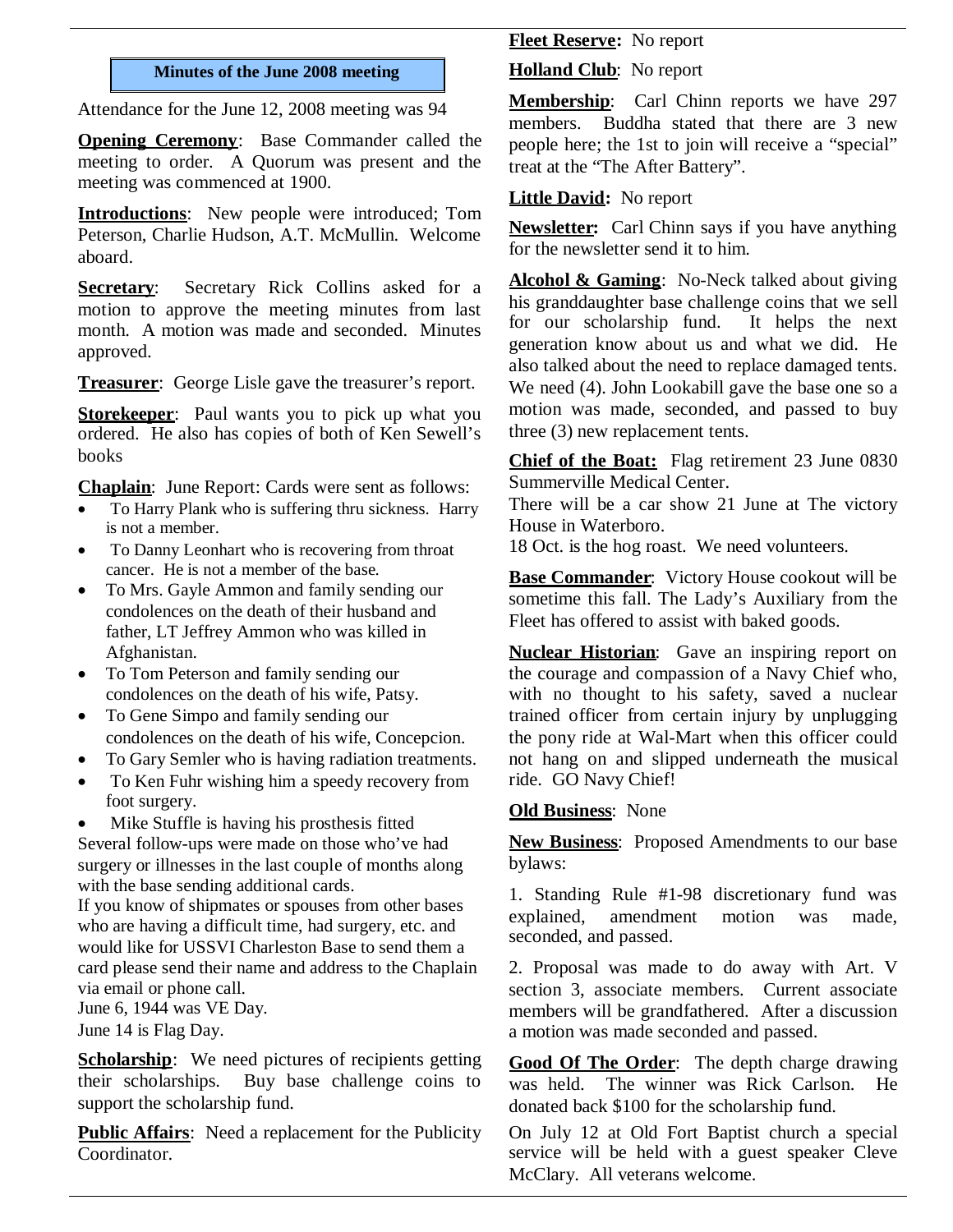**Sub Vets WWII**: Lee Allison invited everyone to the next Swamp Fox Chapter meeting at Ryan's Family Steak House 1314 North Main Street in Summerville on Thursday, June 19, at 1200 (noon). Associate members reminder: base dues are now due, \$20.

**Veteran's Affairs**: A move to Navy Hospital still in works.

Question: How will that affect the pharmacy? Ans. The pharmacy will also move to the clinic at the Weapons Station.

**District Commander:** Jerry Stout was not present but sent word that he will be driving to the National Convention and if anyone wants to ride and drive call him. Remember to vote in National elections, we will vote on a rewrite of National constitution and bylaws.

# **Vice Commander Report**: No report





# July 4 – Independence Day



July 10 – Monthly meeting; vote in USSVI National election

# **Stop Medicare/TRICARE Payment Cuts**

Unless Congress acts soon, Medicare and TRICARE payments to doctors will be cut by 10.6% in July of 2008. That will hurt military families' access to

We now have two Sub Vets who are high ranking officers of the Fleet Reserve.

The Base Commander adjourned meeting at 2000.

# **\*\* End of the minutesfor June 2008 \*\***



*"Don't tell mom I'm a submariner, she thinks I play piano in a whorehouse."*

#### **July Submarines Lost:**

| USS S 28   | SS 133 |  |
|------------|--------|--|
| USS Robalo | SS 273 |  |

July 4, 1944 July 26, 1944

Sailor, rest your oar

When your final dive is made, and your battery's running low,

You'll know there lies a boat for you many fathoms here below.

With your annunciators jammed on full and your depth gauge needles bent,

Your accumulator's dry of oil and your air banks all are spent.

It's then you get to wonderin', "Is my life's boat rigged for dive?"

Your guessing drill commences, "Am I dead or still alive?"

You pace the flooded decks with scorn and curse the flaws of man.

Into realms of rex you've stepped, and here you'll make your stand.

To live your life, as sailors must, at the bottom of the sea.

There's one you'll have to reckon-that one, my friend, is thee.

Will your conscience do you justice when the final muster's in?

Did you lead the kind of life you should in every port you've been?

The answers to these questions and many, many more,

Are locked in the hearts of sailormen from Cannes to Singapore.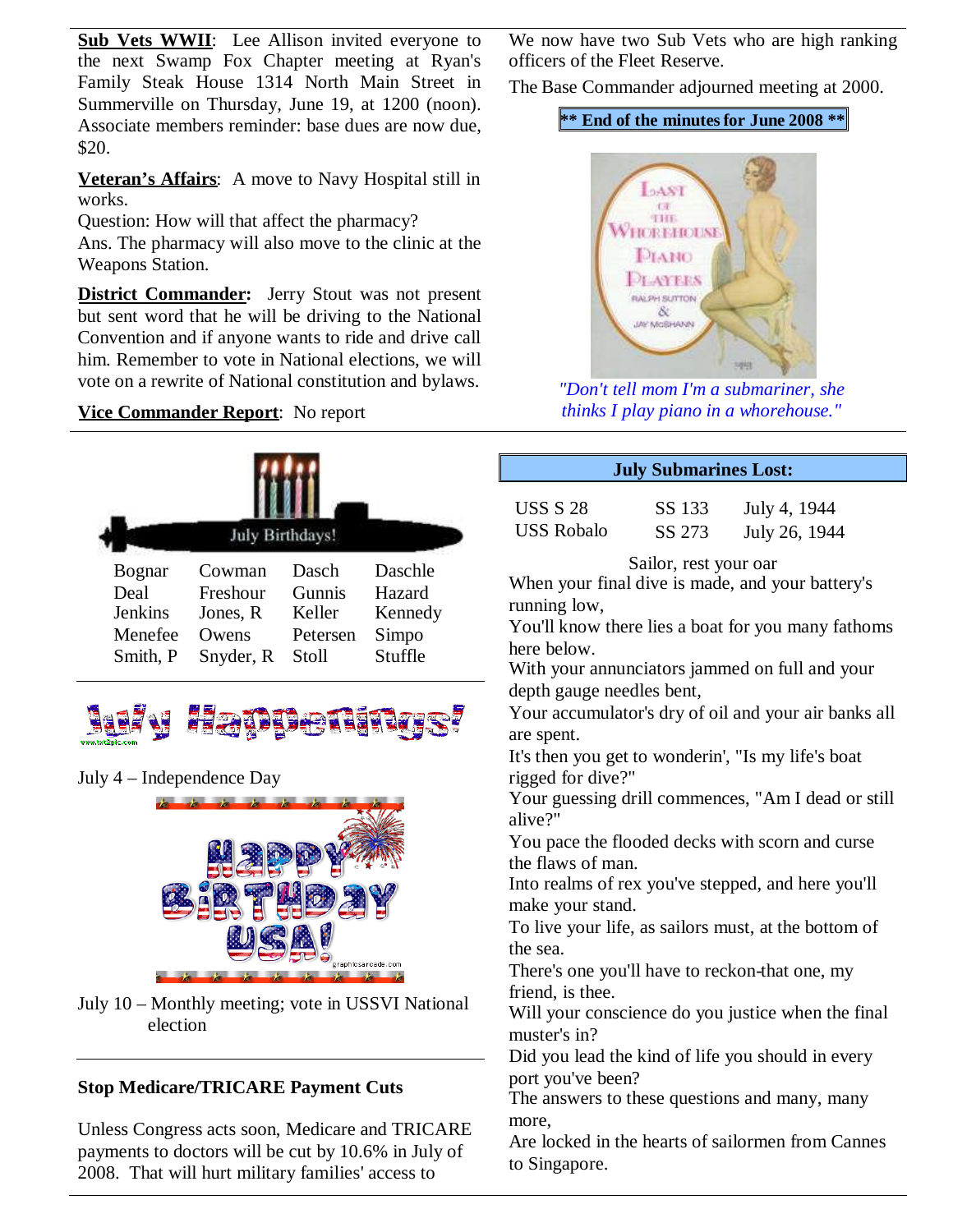health care by causing more doctors to stop seeing Medicare and TRICARE patients.

In addition to cutting payments to doctors, hundreds of thousands of Medicare patients will lose coverage for their physical, speech, or occupational therapy unless Congress fixes the Medicare law within the next two weeks.

Please send a MOAA-suggested message urging your legislators to reverse these cuts. Follow this link to compose and send an email to the House and Senate members to get your message across.

http://capwiz.com/moaa/issues/alert/?alertid=105344 66&type=CO

# **VA Veteran Population Estimate**

The Department of Veterans Affairs has updated the official estimate of the veteran population. Using its Veteran Population Model (VetPop), VA estimates a total veteran population of approximately 24,816,000 as of 30 SEP 07. Estimates are based on data from the Department of Defense (DoD), the Census Bureau and the Veterans Benefits Administration. VetPop, which was last updated in 2004, groups veterans into various demographic categories (age, sex, state, race, rank, military branch, and period of service) and projects results thirty years into the future. VetPop used the Census 2000 estimate of veterans26,745,000 as of April, 2000as a starting point. The population increases as service members separate from active duty and decreases through mortality. VetPop models these changes using DoD's reports of past and projected separations as well as DoD mortality rates. VetPop2007 results are higher than VetPop2004 results due to lower mortality rates and higher-than-expected separations. The difference is 1.2% in 2007 and grows to 2.8% by 2015. Results can be accessed at http://www1.va.gov/vetdata/ by clicking on Demographics. The website includes results described above, estimates of veterans by county and by Congressional District, as well as descriptive documents and tutorials on how to access the data. Further questions regarding VetPop should be emailed to VetPop@va.gov.

# **Cemetery Escort Duty**

I just wanted to get the day over with and go down to Smokey's for a few cold ones. Sneaking a look at my watch, I saw the time, 1655. Five minutes to go before the cemetery gates are closed for the day. Full dress was hot in the August sun. Oklahoma summertime was as bad as ever -- the heat and humidity at the same level -- both too high.

So, when your day for mast rolls 'round, the choice is up to you.

Sailor chart your course of life right now, chart it straight and true.

Now's the time to flood your tanks and trim up 'fore and aft.

It's a trifle late when the klaxon sounds to square away your craft.

Your final billet lies below, on "old ocean's" floor. So, be ready when that last word's passed.

Sailor, rest your oar!

# **Membership Dues**

2009 membership dues are payable on 1 October 2008. You can pay anytime. Let's make this easy and everyone pay on time or early! If you're not sure what you owe, contact Carl Chinn at carlc@sc.rr.com or 875-3098. There will be a list at the meetings starting in July.



Make sure you vote at the July meeting Ballots will be at the meeting. Make sure your voice is heard! We can make a difference!

# **Generational Difference**



We speak of generational differences between the old boats and the new. Each generation, each crew forges its memories, recollections, loyalty and love of the force based on the sum total of their experiences. It has always been that way. Most likely, always will.

We are linked. Each generation to each preceding and each following generation by the twin fish, silver and gold we wear or once wore over the pride in our hearts. We earned a designation that forever sets us apart. We are U.S. Submariners.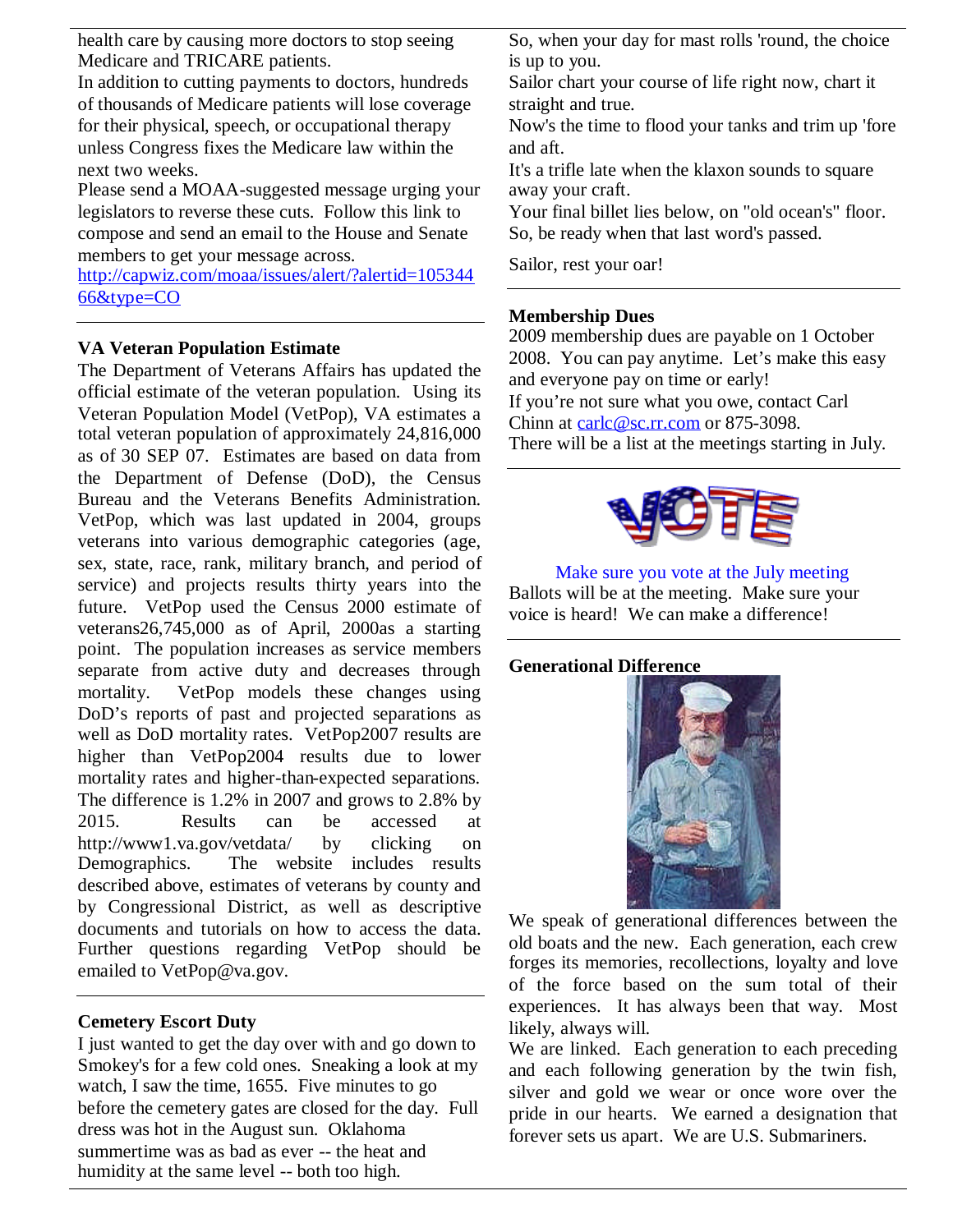I saw the car pull into the drive, '69 or '70 model Cadillac Deville, looked factory-new. It pulled into the parking lot at a snail's pace.

An old woman got out so slow I thought she was paralyzed. She had a cane and a sheaf of flowers, about four or five bunches as best I could tell. I couldn't help myself.

The thought came unwanted, and left a slightly bitter taste: "She's going to spend an hour, and for this old soldier my hip hurts like hell and I'm ready to get out of here right now!"

But for this day my duty was to assist anyone coming in. Kevin would lock the "In" gate and if I could hurry the old biddy along , we might make the last half of happy hour at Smokey's.

I broke Post Attention. My hip made gritty noises when I took the first step and the pain went up a notch. I must have made a real military sight; middle-aged man with a small pot-gut and half a limp, in Marine Full Dress Uniform, which had lost its razor crease about 30 minutes after I began the watch at the cemetery.

I stopped in front of her, halfway up the walk. She looked up at me with an old woman's squint. "Ma'am may I assist you in any way?"

She took long enough to answer. "Yes, son. Can you carry these flowers? I seem to be moving a tad slow these days."

"My pleasure Ma'amser. "Wounded in action, I see. Well done, Marine I'll be as quick as I can."

I lied a little bigger. "No hurry, Ma'am."

She smiled, and winked at me. "Son, I'm 85-years old and I can tell a lie from a long way off. Let's get this done. Might be the last tim." Well, it wasn't too much of a lie.

She looked again. "Marine, where were you stationed?"

"Vietnam, Ma'am. Ground-pounder, '69 to '71." She looked at me clo e I can do this. My name's Joanne Wieserman, and I've a few Marines I'd like to see one more time."

"Yes, Ma'am. At your service."

She headed for the World War I section, stopping at a stone. She picked one of the bunches out of my arm and laid it on top of the stone. She murmured something I couldn't quite make out. The name on the marble was Donald S. Davidson, USMC, France 1918.

She turned away and made a straight line for the World War II section, stopping at one stone. I saw a tear slowly tracking its way down her cheek. She put a bunch on a stone; the name was Stephen X. Davidson, USMC, 1943.

I have my memories. And each of you has yours. Collectively, they are our history. The human history of the boats we rode, the squadrons we served in and the force we represented.

Submarines have evolved into giant technological wonders that roam the ocean depths at a range below the surface that many of us, the older coots, find damn near beyond comprehension.

As I sit here, I wonder what memories a modern day boat sailor will have. Will he hear the gentle slap, slap, slap of signal light shutters in his dreams? Will he remember the sound of chipping hammers and paint scrapers battling ever-present rust? The pride a young kid had in repainting the hull numbers of the boat he loved? Is there a modern day equivalent of the first night in battery charge? Does the crew stay up half the night playing hearts, watching movies, sorting laundry, telling lies and running hot coffee to Enginemen and Electricians?

Do COBs still cuss like creatures formed in the womb of Hell and then take time to come see if you are okay in sickbay? Do they still want to know if you can stand a little closer to your razor as their way of telling you that you look like shit and need a shave? Do they still meet the boats with fresh milk, mail sacks and guard mail?

Do barmaids still know your names and what boat you are off of? Does cheap perfume still hang in a pea coat and dress canvas long enough to get you in trouble with your true love? Does your neckerchief still dangle in a bowl of chili, your soup or your beer glass? Do you still own thirteen button blues and a jumper so damn tight it takes two of your mates to pull it on you? Do boat sailors still procure clean white hats from unsuspecting sparkshufflers who live in surface craft radio shacks?

Can you still get great scrambled eggs, bacon and hot toast at 0600 on the rescue vessel for a couple of boxes of fresh doughnuts and a worn out, dogeared copy of last months Playboy?

What benefit did Hyman and his boys, trade you for hijacking your sunsets, sunrises, coffee on the bridge, watching sea birds, passing merchant ships, riding heavy seas in lousy weather and filling your lungs with diesel exhaust?

What has the world economy, inflation and the change in sensitivity done to the commercial affection market? It can't still be two tens and a five and you pay for the room, can it?

What has the force substituted for junior officers taking morning sextant observations to figure out where in the hell you are?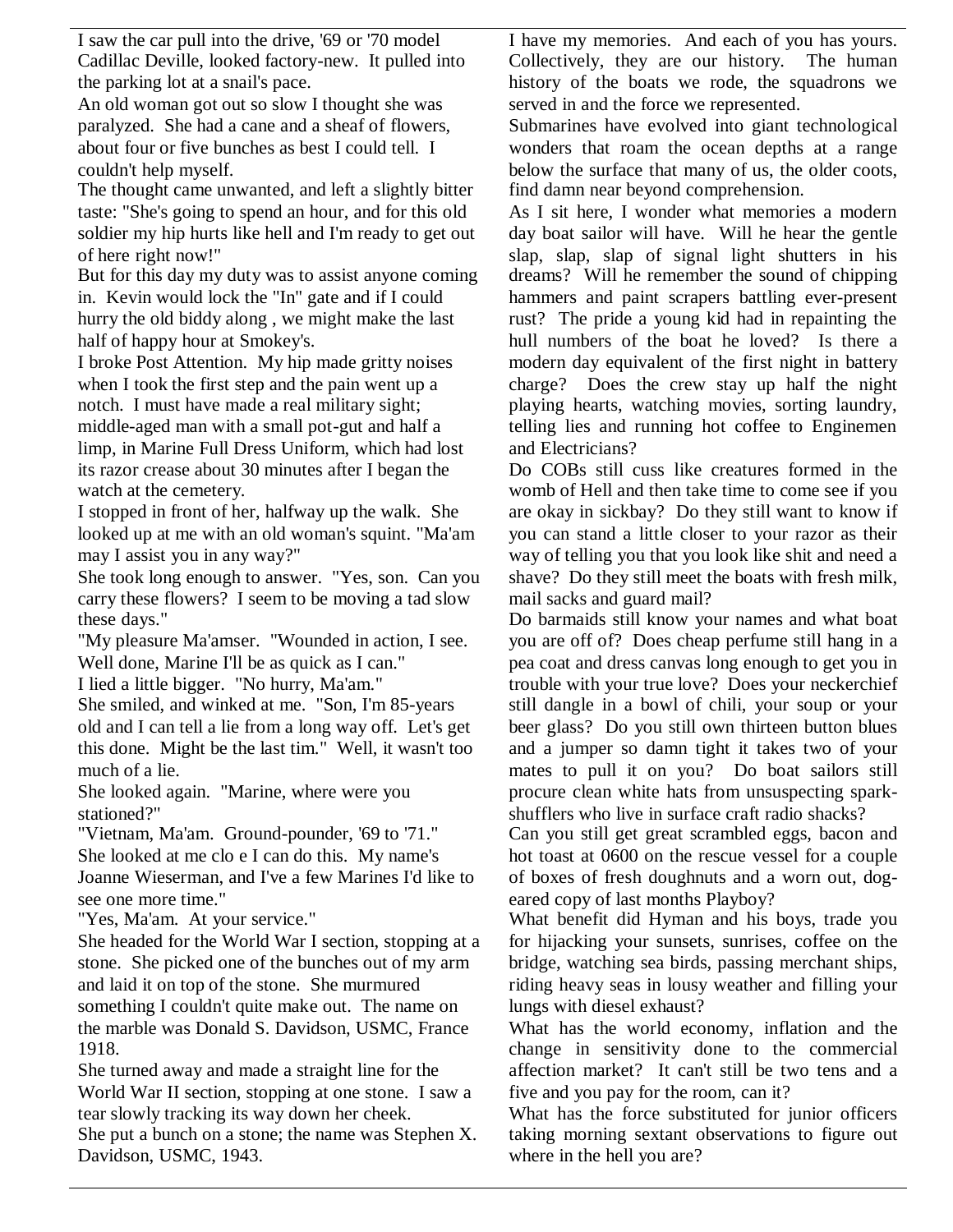She went up the row a ways and laid another bunch on a stone, Stanley J. Wieserman USMC, 1944.

She paused for a second, "Two more, son, and we'll be done"

I almost didn't say anything, but, "Yes, Ma'am. Take your time."

She looked confused. "Where's the Vietnam section, son? I seem to have lost my way."

I pointed with my chin. "That way, Ma'am."

"Oh!" she chuckled quietly. "Son, me and old age ain't too friendly."

She headed down the walk I'd pointed at. She stopped at a couple of stones before she found the ones she wanted. She placed a bunch on Larry Wieserman USMC, 1968, and the last on Darrel Wieserman USMC, 1970. She stood there and murmured a few words I still couldn't make out. "OK, son, I'm finished. Get me back to my car and

you can go home."

"Yes, Ma'am. If I may ask, were those your kinfolk?"

She paused. "Yes, Donald Davidson was my father; Stephen was my uncle; Stanley was my husband;

Larry and Darrel were our sons. All killed in action, all Marines." She stopped, whether she had finished, or couldn't finish, I don't know. She made her way to her car, slowly, and painfully.

I waited for a polite distance to come between us and then double-timed it over to Kevin waiting by the car. "Get to the "Out"-gate quick. I have something I've got to do."

Kevin started to say something but saw the look I gave him. He broke the rules to get us there down the service road. We beat her. She hadn't made it around the rotunda yet.

"Kevin, stand to attention next to the gate post.

Follow my lead." I humped it across the drive to the other post.

When the Cadillac came puttering around from the hedges and began the short straight traverse to the gate, I called in my best gunny's voice: "TehenHut! Present Haaaarms!"

I have to hand it to Kevin, he never blinked an eye; full dress attention and a salute that would make his DI proud. She drove through that gate with two old worn-out soldiers giving her a send off she deserved, for service rendered to her country, and for knowing

Duty, Honor and Sacrifice

I am not sure, but I think I saw a salute returned from that Cadillac.

Instead of "The End".... just think of "Taps".

Do guys still hang around the galley like vultures waiting for the night baker to pull a load of whatever you've been smelling for the last hour, out of his magic oven? Is ragging the cooks still the cheapest, best game in town'? Is a smiling, big mouth mess cook still the best thing you've ever seen in the morning?

Can you still calculate how long you've been out by the diameter of the salt stains in the armpits of your last dungaree shirt and whether your socks stick when you throw them at the door of the medical locker?

Do they still produce independent duty Corpsman that can fix anything, cure anything, identify small crotch critters from every exotic location, make tight stitches in a state five sea and clean your clock playing Gin Rummy?

Do skippers still wear steaming hats that look like Noah sent them to the lucky bag? Is green cap brass and a torn visor still a mark of distinction? Do cats still try to cover up deck force foul weather jackets?

Are there still mail buoy watches and goofy Non-Quals roaming around trying to locate the main engine ignition key?

Do topside watches still pee on the screw guards on the 12 to 4? Does the geedunk truck hit the pier around 2200; the Krispie-Cream truck at 0400; the laundry truck at 0800; and the skipper five minutes before morning quarters?

Do boats still maintain illegal slush funds and hold non-reg anchor pools?

Are E-3s still the lads who know everything about every subject ever discussed, except their qual cards?

Do the boys from the forward nest still rob the tender slugs, blind? Can you still hijack anything that will fit in a mailbag?

Do folks in any squadron outside of Norfolk yell "Oh God, no!" when they see a boat come sliding into the slip with a SUBRON SIX pennant flying aft of the sail?

Can you still buy 'Sly Fox' wine? What in the hell does it cost now? Are Beer Nuts, Slim Jims, pickled hard-boiled eggs and pool cue dust in your beer still the 'Breakfast of Champions'?

Do barmaids still let you pin a set of Dolphins on the seat of their panties the night you qualify?

Do you still have to drink for your Dolphins?

Memories? Collect them... Remember, Remember the little things. They will form the composite of your old man's memories. They will connect you with whatever comes after you.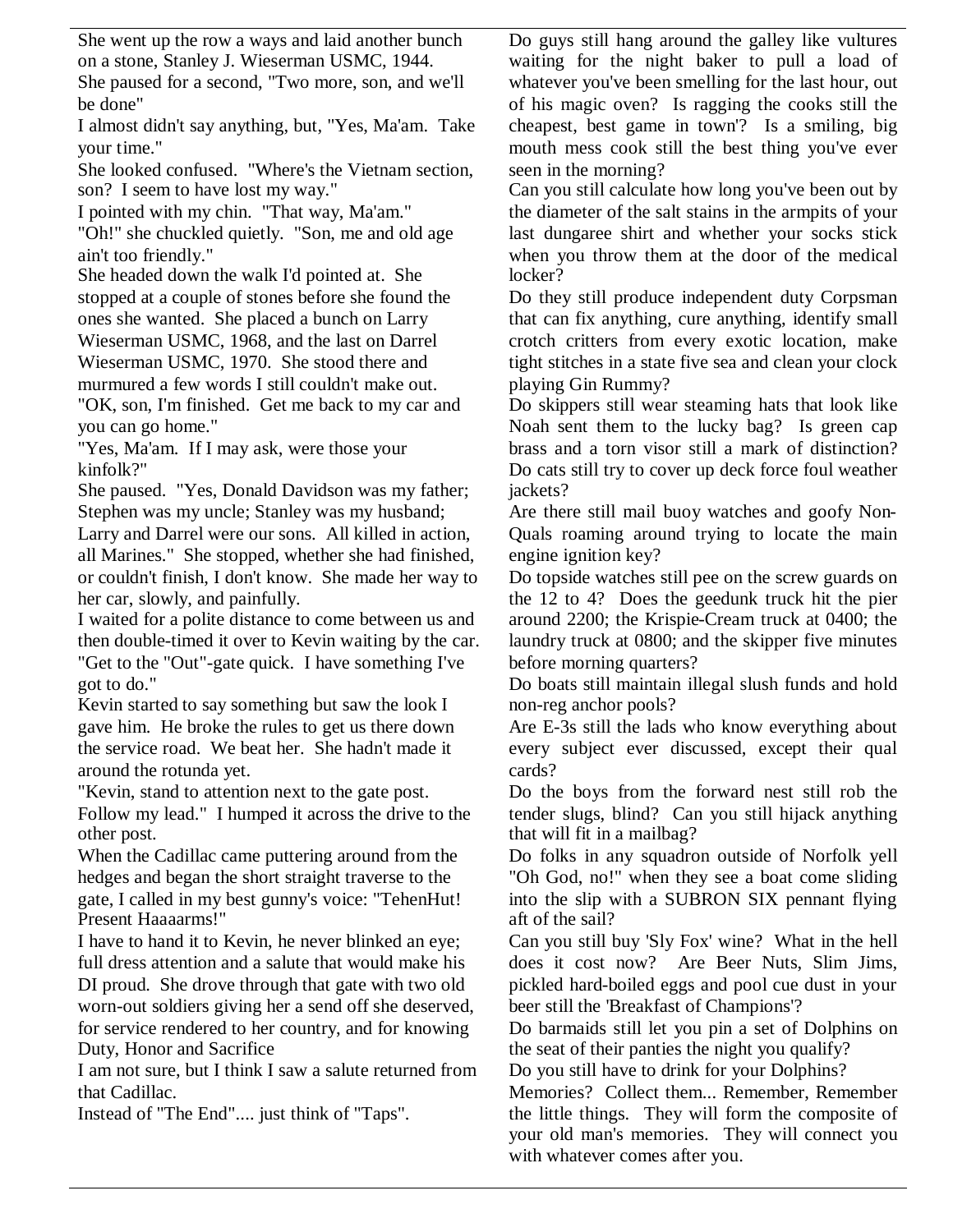

Don't forget to vote in the upcoming USSVI election!





"These gahdam sailors today have no idea how damn tough we had it. In the old days we had to haul all those neutrons and protons in buckets and pour the damn things into our hydro-super-nuke-alator and polish all those gahdam magic wands, stack the pixie dust and rewind the Stairmasters. Jeezus, we sure had it rough."

But most of all, be sure to visit the old folk's home and help old smoke-boat sailors find their gahdam teeth.



## **From the Storekeeper**

Your Base Store has Ken Sewell's Books "Red Star Rogue" both hardbound and softbound and "All Hands Down" hardbound.

For any orders that you have placed, please see if they are ready for pick up at the July meeting. Boat patches are available; check out the store if you need a patch.

The store has golf and T-shirts, hats and a lot of other items.

**How to know when you are in the presence of a 'Real Chief Petty Officer'**



### **Who is this "Beanie Baby"?**



If you think you have the answer, get a hold of Buddha and let him know. Maybe you will win a prize! Last winner is shown below on Buddha's lap…



•The CHIEF doesn't sleep with a night light. The CHIEF isn't afraid of the dark. The dark is afraid of the CHIEF.

•The CHIEF's tears can cure cancer.

•The CHIEF once visited The Virgin Islands. They are now simply called The Islands.

- •The CHIEF has counted to infinity . . . twice!
- •The CHIEF frequently donates blood to the Red Cross, just never his own.
- •Superman owns a pair of CHIEF pajamas.

•The CHIEF has never paid taxes. He just sends in a blank form and includes a picture of himself.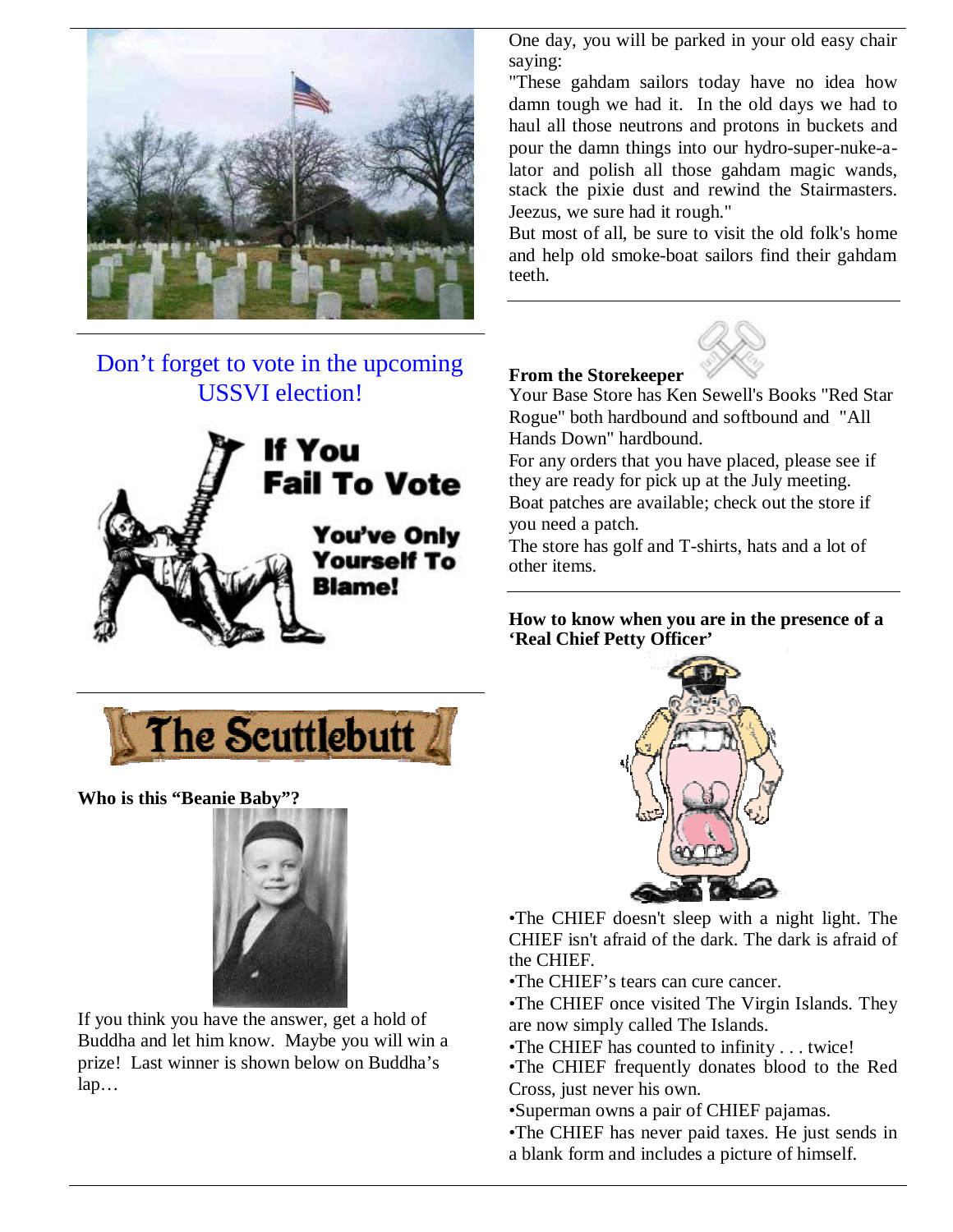

How's this for a Secretary doing "her" job?

#### **Little Knows Submarine Facts**

a. At the end of WWII, Japanese submarine I-14 was given to Commander John S. "Junior" McCain, son of the carrier task force commander Vice Admiral John S. "Slew" McCain (and father of Arizona Senator John S. McCain, III).

b. The George Washington sail on display at the Submarine Force Museum and Library outside the main gate at Sub Base/Groton is NOT 100% 598! Some of it is from the Abraham Lincoln sail. The 598 hit a Japanese ship and parts of the 602 were used in the repair.

c. John Crouse (curator of St. Marys museum) won the first USSVI Ben Bastura Historical Achievement award. Jim Christly was the winner in 2007. Who will win in 2008? Find out first at Ft. Worth Convention.

d. There was a Torpedo Factory in Washington DC in WWII. It is now an art museum of the same name in Alexandria, VA and draws some 500,000 people/year.

e. The U.S. sold 74 Diesel submarines to 13 foreign countries. Turkey and Brazil bought 26 and 11 respectively. Little known was that Japan "borrowed" the Mingo, which was eventually returned and sunk as a target.

f. The initial Scorpion was cut apart to build the George Washington. This was the only boat cut to build a boomer. However parts from other Skipjack Class boats went into the Patrick Henry and even some parts meant for the Shark were diverted to the Robert E. Lee.

g. An SSGN, was similar in concept to the Halibut, but with the improved S5W reactor plant the basic Thresher class hull was in the works. SSGN 600 was to be one of these. It was to have (budgeted for in 1959) four hangers each carrying one or more modified Jupiter missiles in a configuration which had four missile tubes in an enlarged sail. This plan was scrapped when in 1956, the Jupiter equipped submarine program was scrapped and work turned to using a solid fueled missile (to become the Polaris).

h. Workers at Electric Boat will christen the fifth submarine of the Virginia class, named New Hampshire, during ceremonies on Saturday at General Dynamics Electric Boat shipyard in Groton, Conn. Of the first 4 in the class, 3 were late and over budget. The New Hampshire, however, is 8 months ahead and \$120 million below budget.

•If the CHIEF is late, then time had damn well better slow down.

•The CHIEF actually died four years ago, but the Grim Reaper can't get up the courage to tell him.

•The CHIEF refers to himself in the fourth person.

•The CHIEF can divide by zero.

•If the CHIEF ever calls your house, be in!

•The CHIEF doesn't leave messages; he leaves warnings.

•The CHIEF can slam a revolving door.

•The CHIEF was sending an email one day, when he realized that it would be faster to run.

•When the Incredible Hulk gets angry, he transforms into the CHIEF.

•When the CHIEF exercises, the machine gets stronger.

•Bullets dodge the CHIEF.

•The CHIEF once took an entire bottle of sleeping pills. They made him blink. . . once.

•The first lunar eclipse took place after the CHIEF challenged the sun to a staring contest. The sun blinked first.

•The REAL CHIEF never used a question mark in his entire life. He believes that the interrogative tense is a sign of weakness.

•REAL CHIEFS think Ensigns should be seen and not heard, and never, ever be allowed to read books on leadership.

•REAL CHIEFS do not have any civilian clothes.

•REAL CHIEFS have CPO Association Cards from their last 5 commands.

•REAL CHIEFS do not remember any time they weren't Chief's.

•REAL CHIEFS favorite national holiday is CPO Initiation.

•REAL CHIEFS keep four sets of dress khaki uniforms in the closet in hopes they will come back.

•REAL CHIEFS favorite food is shipboard SOS for breakfast.

•REAL CHIEFS don't know how to tell civilian time.

•REAL CHIEFS call each other 'Chief.'

•REAL CHIEFS greatest fear is signing for property book items.

•REAL CHIEFS dream in Navy blue and gold, white, haze Gray and occasionally khaki.

•REAL CHIEFS have served on ships that are now war memorials or tourist attractions.

•REAL CHIEFS get tears in their eyes when the Chief' dies in the movie 'Operation Pacific.'

•REAL CHIEFS Don't like Certified Navy Twill. Wash Khaki is the only thing to make a uniform out of.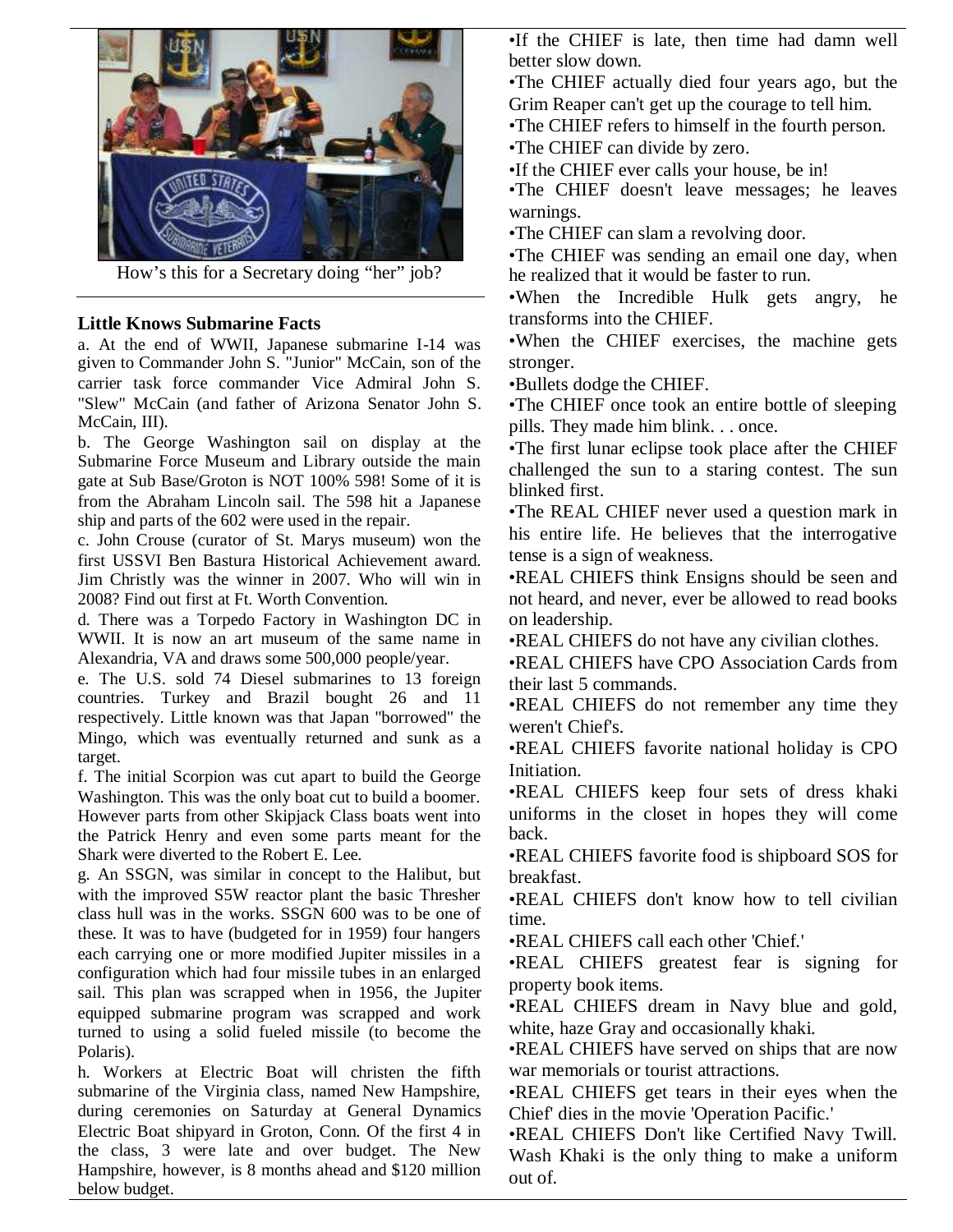i. What submarine had a Steinway piano install from 61- 86? That was the Edison, SSBN 610.

#### **Medicare Reimbursement Rates 2008 Update 02**

The cut in Medicare payments to physicians that are scheduled to take place on 1 JUL. Unless legislation is passed before then, there will be a cut of 10% in Medicare physician payments. This is very important for military retirees because Tricare payments to physicians are the same as the Medicare payments. There is great concern that if the payments cuts are not reversed doctors will not take any new Medicare patients, and likely no new Tricare patients. On 12 June, by a vote of 54 yea (58%, 60% required for passage), 39 nay 7 not voting, the Senate failed to pass S.3101, the Medicare Improvements for Patients and Providers Act of 2008, which would have cancelled the 10% cuts in physician reimbursements and provided a 1% increase to those reimbursements. Inexplicably, Sen. Harry Reid switched his vote from Yea to Nay. Also, very interesting is that the three contenders for the Presidency: Sen. John McCain, Sen. Hillary Clinton, and Sen. Barack Obama did not vote on this important issue.

As always seems to be the case, the battle is over where to find the money to pay for the reversal of the cuts, since the Medicare (and military health care) budget for FY2008 was predicated on the cuts going into effect. Senate Finance Committee Chairman Max Baucus (D-MT) has come up with a bill that would stop the cuts by replacing them with a 0.5% increase in physician payments this year and an additional 1.1% increase in FY 2009. His bill would also improve Medicare benefits by expanding subsidies for low-income people, reducing copayments for mental health treatment and increasing coverage for preventive health services. However, his bill is opposed by most Republicans because it would be paid for by cutting costs in privately run Medicare Advantage programs that have been championed by GOP lawmakers and President Bush. Senator Charles Grassley (R-IA), ranking member of the Senate Finance Committee, has drafted his own bill to fix the problem. The Grassley bill would give doctors the same increases as the Baucus bill, but would pay for them differently. Grassley's bill would eliminate bonus payments that some Medicare Advantage plans receive for operating in areas with teaching hospitals, a provision also contained in the Baucus bill. But Grassley would provide additional money by making cuts in some Medicaid provisions. Medicaid is the federal government health program for the poor. Both sides agree that fixing the pending cuts is the biggest health care priority they face this year, but they are

•REAL CHIEFS can find their way to the CPO Club blindfolded, on 15 different Navy Bases.

•REAL CHIEFS have pictures of ships in their wallets.

•REAL CHIEFS do not own any pens that do not have 'Property of U.S. Government' on them.

•REAL CHIEFS do not get the mandatory flu shots. •REAL CHIEFS do not order supplies, they swap for them.

•REAL CHIEFS favorite quote is from the movie Ben Hur, 'We keep you alive to serve this ship.'

•REAL CHIEFS think excessive modesty is their only fault.

•REAL CHIEFS hate to write evaluations, except for their own.

•REAL CHIEFS turn in a 4 page brag sheet for their evaluation.

•REAL CHIEFS last ship was always better.

•REAL CHIEFS know that the black tar in their coffee cup makes the coffee taste better.

•REAL CHIEFS idea of heaven: Three good PO1's and a Division Officer who does what he is told.

•REAL CHIEFS think John Wayne would have made a good Chief, if he had not gone soft and made Marine movies.

•REAL CHIEFS use the term 'Good Training' to describe any unpleasant task such as scraping the sides of the ship or having to sleep on your seabag in the parking lot because there was no room in the barracks.

### **From District Commander**

Shipmates in Charleston Base,

I just returned from Mobile Bay, Alabama, where I attended the 38th reunion of the USS Drum SS-228. Only a handful of crewmembers attended this year, however the ones that were there are getting around very well. I was proud to among these heroes of our Submarine Fleet of World War II. On Saturday, the Drum Memorial Service was held in conjunction with the Mobile Bay Base USSVI Meeting. The family members of the crew read all names of former crewmembers and spouses, who have gone on Eternal Patrol, concluding with the tossing of a carnation into the Bay. While there on Drum, a full-length movie was completing its filming about submarines in World War II Submarine Service, it is called the Blue Viper. In addition to the actual filming onboard the submarine, the film crew interviewed those Drum

Sailors in attendance at the reunion. I sure did hear some great sea stories, including facts from the many successful war patrols. Drum was second in tonnage during the war. The Drum is in excellent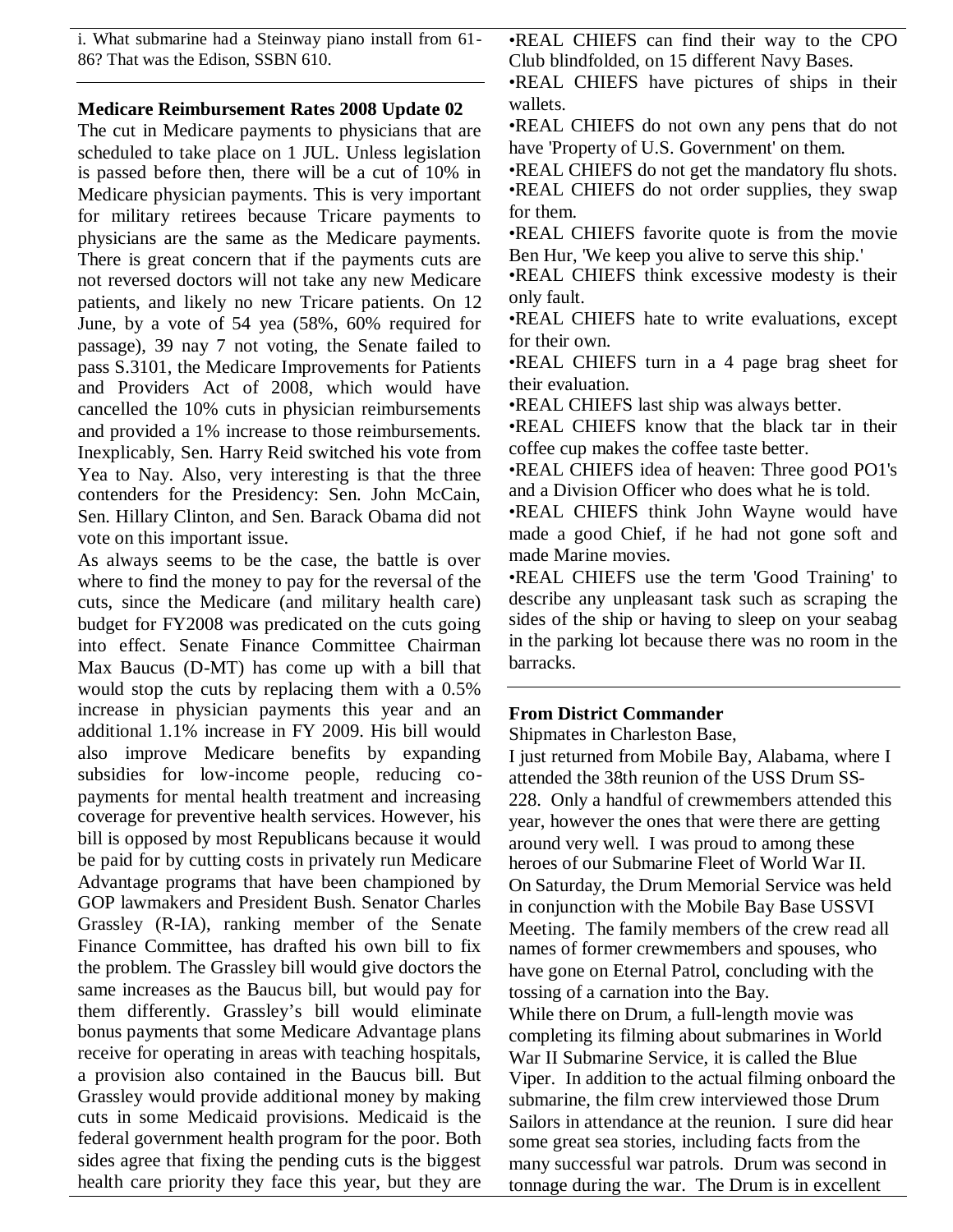running out of time to fix it.

To see how your Senator voted on this legislation refer to http://tinyurl.com/3z2yee. After checking, you are encouraged to call and thank those who voted "Yea" and to ask why those who voted "Nay" did so. Calling your congressional representative in Washington D.C. is easier than you think. Our government and the AMA have provided the following no charge numbers for constituents to talk to their elected official's offices located in the Capital Building:

• 1-866-272-6622 Capital Operator Direct

• 1-800-833-6354 AMA Grass Roots Hotline follow prompts

• 1-800-828-0498 Capital Operator Direct

• 1-800-833-6354 AMA Grass Roots Hotline – follow prompts

• 1-866-340-9281 Capital Operator Direct

• 1-866-220-0044 Capital Operator Direct

When the capitol operator answers:

- 1. Tell her which Senate or House office you want.
- 2. When the office answers, tell the staffer that you are a constituent and either thank the Senator for his Yea vote or ask why the Senator voted Nay. If Senator Reid's office, ask why he switched his vote from Yea to Nay.
- 3. Provide additional information requested by the staffer. Usually your zip code to confirm you are a constituent.
- 4. Be polite and courteous, remember the staffer is simply the "messenger".
- 5. For a listing of all other bills refer to http://thomas.loc.gov.

### *Reprint from July 2006 newsletter*

## **Sticker Renewal Goes Online Navywide**

Release Date: 6/22/2006 11:49:00 AM SILVERDALE, Wash. (NNS) -- Since July 2005, anyone trying to renew a regional vehicle decal has been able to do so online. The new process allows normal customers of Pass and I.D. to bypass lines and waiting times and conduct business with only a few clicks of the mouse.

Navy Region Northwest Webmaster Ray Mills developed the new program and said that within the next few months, all regions throughout the Navy will be able to renew their respective regional vehicle stickers online. Currently, six CNI Regions are online. Navy Region Midwest came online in April, and Mid-Atlantic is expected to be online soon. "When Rear Adm. Len Hering was commander, Navy Region Northwest, he wanted to decrease the

wait times at the gates," said Mills. "We don't even

shape on the inside, however soon the Hull will be sand blasted and then painted. All the material and some of the labor have been donated. This submarine looks, sounds and smells just like it was over 60 years ago.

Last week, I presented the Holland Club Membership to Andrew Palenchar who lives in outside of Columbia, South Carolina. Talk about a hero, he is. Andrew is the sailor that pulled George H.W. Bush out of the water when his plane went down, soon after submerging; the Finback attacked a five ship Japanese group. They were able to take out four of the five, and missed the warship. Over 20 hours of depth charging occurred and Drum eventually escaped. Andrew left the Navy and remained in the Army Reserves, being recalled to Korea and Vietnam. His career in the Army ended in 1979, retiring as a LTCOL. He has very high awards in his shadow box, including the Silver star, Legion of Merit and many others. I wanted to stay there longer and learn more about him, however had to run and make the USSVI meeting. After the presentation, I attended the newest base in the District, Palmetto Base. If you get the chance, they have their meetings on the third Tuesday of the month.

In the coming weeks, the American Submariner will be mailed. In this issue will be the National USSVI Election Ballot. Please read the ballot very carefully as there are many decisions that we, as USSVI Members need to make. It contains the ballot, as well as instructions for either voting online via the internet or voting by mail. Please bring the issue with you to the July meeting. We are hopeful that these issues can be discussed at this meeting.

Salute with Pride and vote in the upcoming election,

Jerry K. Stout, USSVI Southeastern Region District 2 Commander

#### **Real Submariner**

An old Submarine Sailor walked into a bar, sat down at the bar and ordered a drink. As he sat sipping his drink, a young woman sat down next to him. She turned to the Submariner saw his dolphins and asked, "Are you a real Submarine Sailor?"

He replied, "Well, my father, two brothers and a third cousin were on boats. I've spent my whole life, riding boats. Snorkeling, deep dives, Diesel Boats, Nuclear Power, Med Runs, Northern Runs, FBM Patrols, Arctic Runs, SPECOPS, WESTPACs, runs to the Caribbean, Halifax, Faslane, Holy Loch, Rota, Guam, 2 day runs,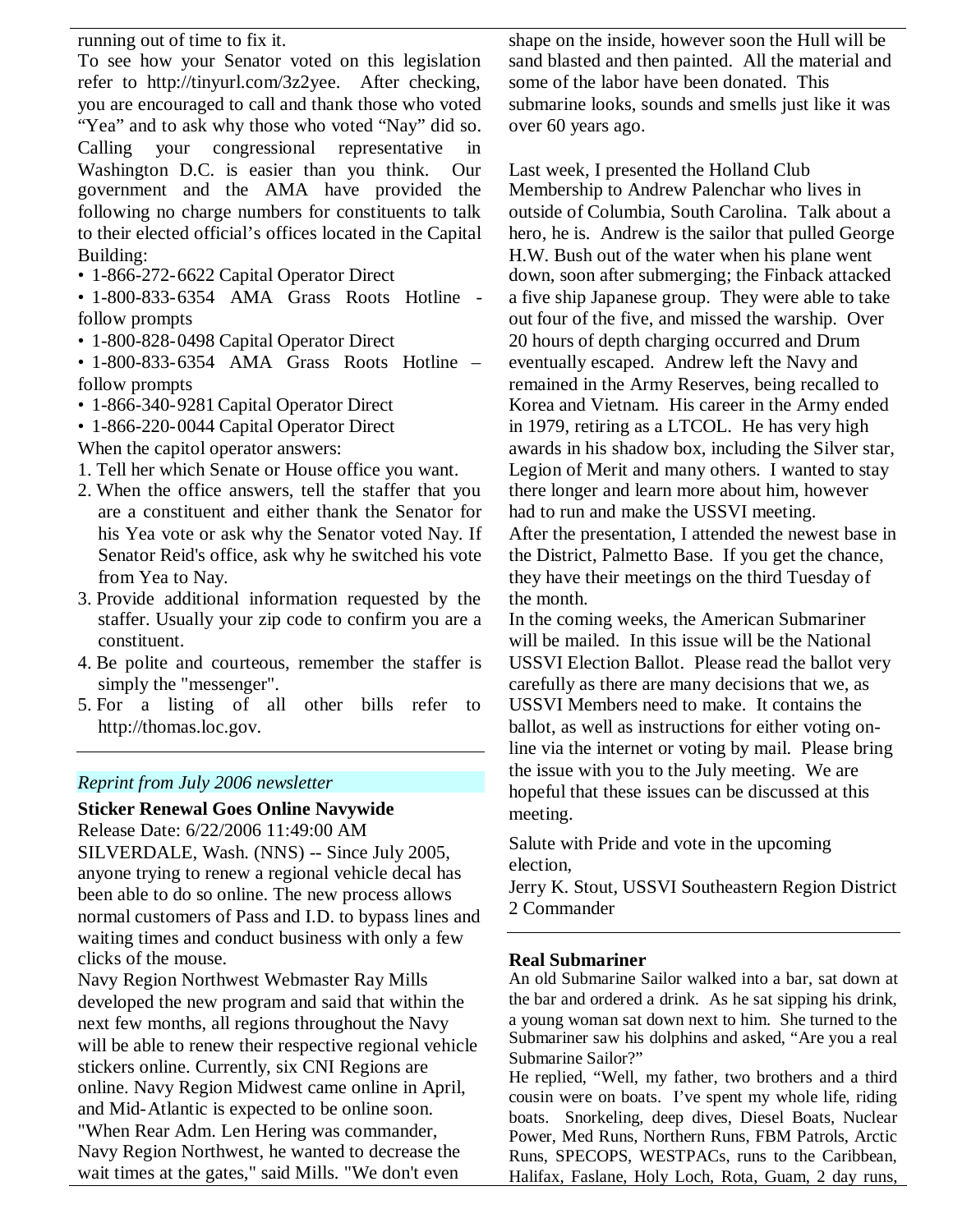look at the vehicles anymore. We just verify the data, so a system like this made perfect sense." The site can be accessed by going to the local region Web page and clicking on the "Vehicle Decal Renewal" link on the left side of the page. Mills said that since the site began, his office has been receiving feedback from the users of the Web site and have begun implementing some of their requests. "One person said they would like to receive an email confirmation saying they have successfully completed their registration," Mills said. "So now when you renew your decal online, you will get an email with all the pertinent information." Wait times at Pass and I.D. have been up to two hours, so valuable man-hours have been lost. Since the Northwest region has gone to the Web, a number of other regions have followed suit. For Mills, the idea is to get everyone renewing their vehicle stickers on the Web, adding that man-hours will be saved by doing so, since using the system takes approximately 10 minutes.

It avoids waiting and drive times, said Mills. Security is always a concern when using the Internet; therefore, your full social security number is not a necessity to renew your decal. With this in mind, Mills said that soon, customers will be able to attain decals of the new naval region they are transferring to. Currently, the system allows you to edit your personal information such as your phone number or address, saving the customer from doing so at the Pass and I.D. office itself.

"The vision to improve our way of life in and around the Navy made this happen," Mills said. "With a total team effort here in the Northwest, we will continue to improve projects such as this one."

The regional online decal applications can be found at these URLs:

Region South

https://www.pid.cnic.navy.mil/form2.asp?region=cnr s

Region Southwest

https://www.pid.cnic.navy.mil/form2.asp?region=cnr sw

Region Hawaii

https://www.pid.cnic.navy.mil/form2.asp?region=cnr h

Region Southeast

https://www.pid.cnic.navy.mil/form2.asp?region=cnr se

Region Northwest

https://www.pid.cnic.navy.mil/form2.asp?region=cnr nw

Blue Crew, Gold Crew, the other crew, 90 day patrols, 6 month deployments, been through the ditch, across the equator, under the ice, and up to the pole, Pearl, Yokosuka, Guam, La Madd, Fort Lauderdale, San Juan, tracking ruskies, dodging P-3s, been depth charged, torpedoed, tracked with active sonar, detected by SOSUS, built them, decommissioned them, overhauled them, re-commissioned them, been a Blue Nose, a Shellback, blown from test depth, gone emergency deep, rode Tridents, 688s, 637s, 594's, Skipjack and Franklin class, drug runs, liquor runs, crazy Ivans, been in trail, used a Steinke hood, been through the tower, dodged Russian air power, fought flooding, fires, reactor scrams, stood watch on the BCP, SCP, ECP, GDU, and TDU. I got dolphins, a combat patrol pin, deterrent patrol pin and a DBF pin tattooed on my chest, THRESHER on my left arm SCORPION on the right, missiles on my back, and twin counter rotating screws on my ass. I've drank beer at the Horse and Cow, Scotch in Dunoon, wine in Naples, puked at Beaman's, ate Chili at SUBVETS and I ain't missed a SUB BALL since 1952 so I guess I am a Submarine Sailor.

She said, "I'm a lesbian. I spend my whole day thinking about women. As soon as I get up in the morning, I think about women. When I shower, I think about women. When I watch TV, I think about women. I even think about women when I eat. It seems that everything makes me think of women."

The two sat sipping in silence.

A little while later, a man sat down on the other side of the old Submariner looked at his dolphins and asked, "Are you a real Submarine Sailor?"

He replied, "I always thought I was, but I just found out I'm a lesbian."

## *Reprint from the March 2008 newsletter* **Its Official, DD-214's Are Now Online**

The National Personnel Records Center (NPRC) has provided the following website for veterans to gain access to their DD-214s online: http://vetrecs.archives.gov/ This may be particularly helpful when a veteran needs a copy of his DD-214 for employment purposes. NPRC is working to make it easier for veterans with computers and Internet access to obtain copies of documents from their military files. Military veterans and the next of kin of deceased former military members may now use a new online military personnel records system to request documents.

Other individuals with a need for documents must still complete the Standard Form 180, which can be downloaded from the online web site. Because the requester will be asked to supply all information essential for NPRC to process the request, delays that normally occur when NPRC has to ask veterans for additional information will be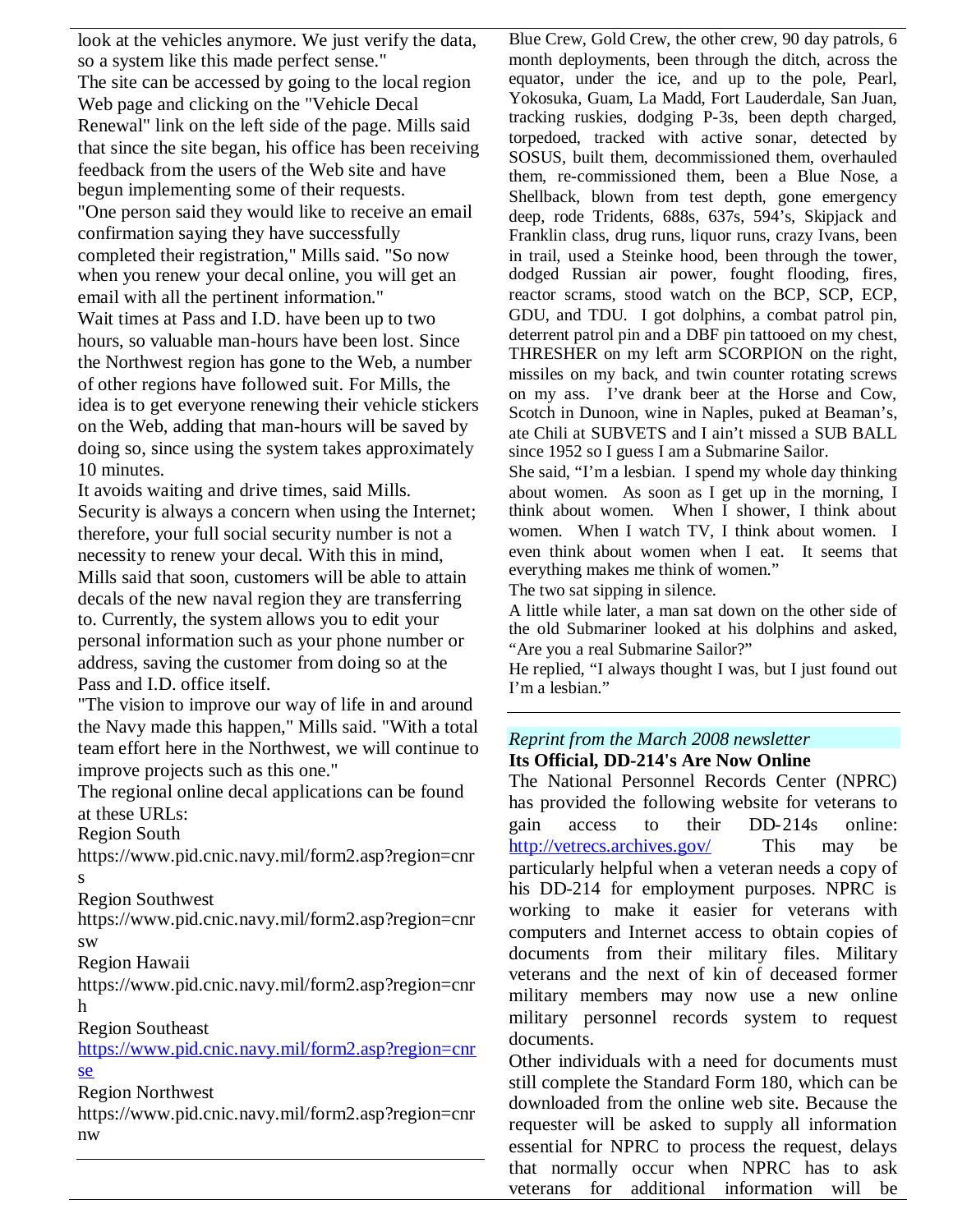#### **Shipyard Finally Preserved Forever**



After a struggle of more than 20 years to beat back various development plans for the site of the nation's first submarine base on the waterfront in New Suffolk, Saturday marked a day to "celebrate, appreciate and dedicate" the acquisition of the 3.5 acres by the Peconic Land Trust.

A drenching early-morning rain and stiff wind didn't deter more than 60 New Suffolk residents from descending on the site to participate in a ceremony and then roll up their sleeves to begin a major cleanup.

But besides the physical work of cleaning up the site and the mental work of planning how to develop it for future public use, there's a very real challenge ahead -- raising the \$2.4 million needed for the New Suffolk Waterfront Association to buy the land from the PLT. Since the effort was conceived and begun last year, the association already has received pledges of \$650,000, one quarter of what's needed to pay for the purchase by the end of the year. (The article then goes on more about fund raising and clean up.) From an observer:

I have been to the hamlet of New Suffolk several times over the past dozen or so years each time stimulating my interest to learn a little more about this first submarine base. In New Suffolk there is an historical marker stating:

### First Submarine Base

This marks the site of the first submarine base in this country where "U.S.S. Holland", commissioned by the U.S. Navy was based for trials. In the period between 1899 and 1905 six other submarines of the Holland Torpedo Boat Co. were based at this site which was known as the Holland Torpedo Boat Station. Naval Maneuvers between submarines and the U.S.S. torpedo boat destroyer "Winslow" of Spanish War Fame were held in these waters. More info about the history of submarines at New Suffolk can be found if you Google it. Or I am sure that Mike Carmody would be glad to forward more it minimized.

The new web-based application was designed to provide better service on these requests by eliminating the records centers mailroom processing time.

http://www.archives.gov/st-louis/militarypersonnel/

## **Social Security Debit Card**

For millions of Americans, accessing their Social Security benefits is now just a card swipe away. A new debit card being offered by the Treasury Department gives nearly 4 million recipients who have no bank accounts an alternative to paper checks that they must cash, usually at a price. The new debit card, issued by Comerica Bank, was quietly marketed to nearly 3.5 million recipients of Social Security and Supplemental Security Income (SSI) this spring. It's now available to any benefit recipient through enrollment at www.usdirectexpress.com States already load child support payments and unemployment benefits onto debit cards. The federal government has used prepaid debit cards, too, for disaster relief aid. But the Social Security debit card is the largest push to date to switch from costly paper checks to electronic payments. "Our goal is to move to 100% electronic payments," says Judy Tillman, commissioner of Treasury's Financial Management Service. "It's safer and more reliable for delivery" of funds.

The new debit card will eliminate the need for consumers without bank accounts to use costly check-cashing services, the Treasury Department says. It will also save the government money. The Treasury estimates that if all 4 million recipients without bank accounts signed up for the card, it would save \$42 million a year. As with any other debit card, using it won't always be free. For instance, holders will get one free ATM withdrawal per month. After that, they'll be charged 90 cents for each withdrawal. A fee of 75 cents per month also applies if cardholders want paper statements mailed to them. Still, the fees are among the lowest in the industry for such services, says Nora Arpin, director of government electronic solutions for Comerica. About 80% of the 57.3 million Social Security and SSI recipients have their benefits directly deposited into their bank accounts. The challenge will be to get the remaining consumers to switch from checks to electronic payments such as direct deposit or the new debit card. The card "might be confusing if they're not savvy about electronic payments and don't have (experience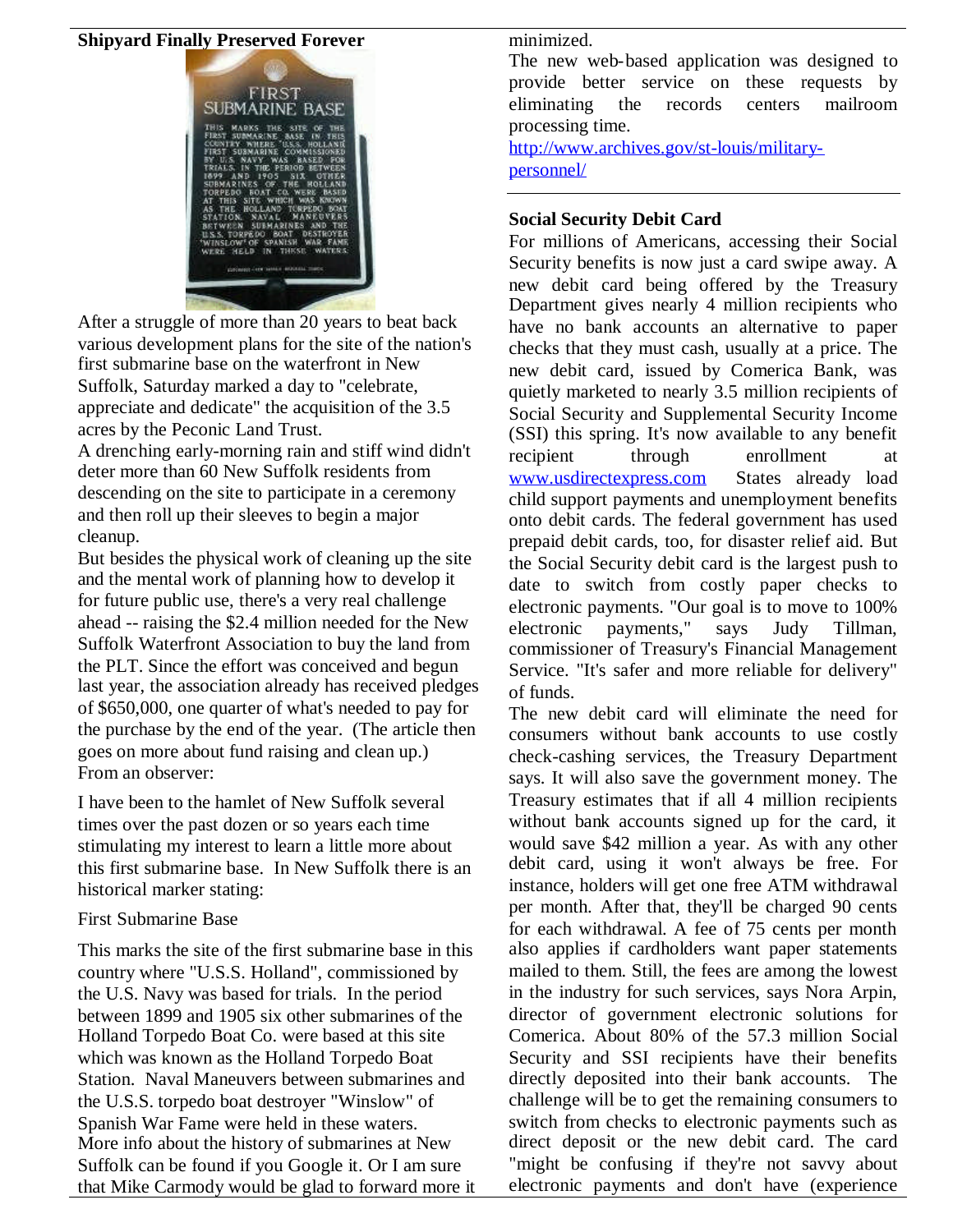you e-mail him.

From my sailing cruises to New Suffolk and my interest in history, followed by a fair amount of study of this subject, nearly two years ago I had published a letter to the editor of The Day on this subject. It follows:

Published on 10/31/2006 in Editorial » Letters to The Editor of THE DAY, New London, CT

Where Were Subs Prior To Groton Home Base? To The Editor Of The Day:

"I note with sadness The Day's article about defacing the sign, "Groton: Submarine Capital of the World." ("Vandalized sign raises ire of the community," Oct. 20.) With the Naval Submarine Base and Electric Boat, Groton earned this distinction over many decades — an achievement of which we should take pride. I would like to comment, however, on the article's often-heard reference to Groton as "the first submarine base."

Our Navy's purchasing and commissioning of the Holland submarine in 1900 ushered in the modern submarine era. Built for the Holland Torpedo Boat Co., which became part of Electric Boat Co. the prior year, it had undergone sea trials off the company location at New Suffolk (Long Island), N.Y. With six "improved Holland" design submarines quickly purchased by our Navy, the hamlet of New Suffolk became the birthplace of the U.S. submarine force and site of our country's submarine base. Submarines were there through 1905, the year that Theodore Roosevelt also became the first president to descend in a submarine, the Plunger, off Long Island. The U.S. Navy had already acquired about 40 submarines during the 15 years before a tender with four submarines came to Groton's Navy yard in October 1915.

By that time, the Holland and Plunger had been decommissioned but our Navy had 30-plus submarines elsewhere. The Navy yard in Groton, fledgling since 1872, became a Navy submarine base in 1916 and began to grow.

Groton has since achieved many milestones of excellence in submarine history and claims "the Navy's first submarine base." But New Suffolk claims "the site of the first submarine base in our country." Its earlier association with the birth of modern submarine-force history is seemingly forgotten."

Tom Althuis Groton, CT

I am not in any way trying to take away from Groton's rich and outstanding history but simply promote that the history of submarines and where they were based be recorded accurately. It is

with) a bank account," says Chris Allen, a director for Hitachi Consulting.



A guy is driving around the back woods of Tennessee and he sees a sign in front of a broken down shanty-style house: "Talking Dog for Sale" He rings the bell and the owner appears and tells him the dog is in the backyard. The guy goes into the back yard and sees a nice looking Labrador retriever sitting there. "You talk?" he asks. "Yep," the lab replies. After the guy recovers from the shock of hearing a dog talk, he says "So, what's your story?" The Lab looks up and says, "Well, I discovered that I could talk when I was pretty young. I wanted to help the government, so I told the CIA and they had me sworn into the toughest branch of the armed services...the United States Marines. You know one of their nicknames is "The Devil Dogs." In no time at all they had me jetting from country to country, sitting in rooms with spies and world leaders; because no one figured a dog would be eavesdropping. I was one of their most valuable spies for eight years running, but the jetting around really tired me out, and I knew I wasn't getting any younger. So, I decided to settle down. I retired from the Corps (8 dog years is 56 Corps years) and signed up for a job at the airport to do some undercover security, wandering near suspicious characters and listening in. I uncovered some incredible dealings and was awarded a batch of medals. I got married, had a mess of puppies, and now I'm just retired."

The guy is amazed. He goes back in and asks the owner what he wants for the dog. "Ten dollars," the guy says. "Ten dollars? This dog is amazing! Why on earth are you selling him so cheap?" "Because he's such a liar. He never did any of that stuff. He was in the Navy!"

### **Tree's Company For Subs**

Wood from the tallest trees in the world will be used to lift four submarines out of the water. The Navy base at Faslane is to be the home of new highly sophisticated Astute nuclear submarines costing more than £4billion. Each one of the 320ft long vessels weighs around 7800 tonnes leaving the problem of how to get them out of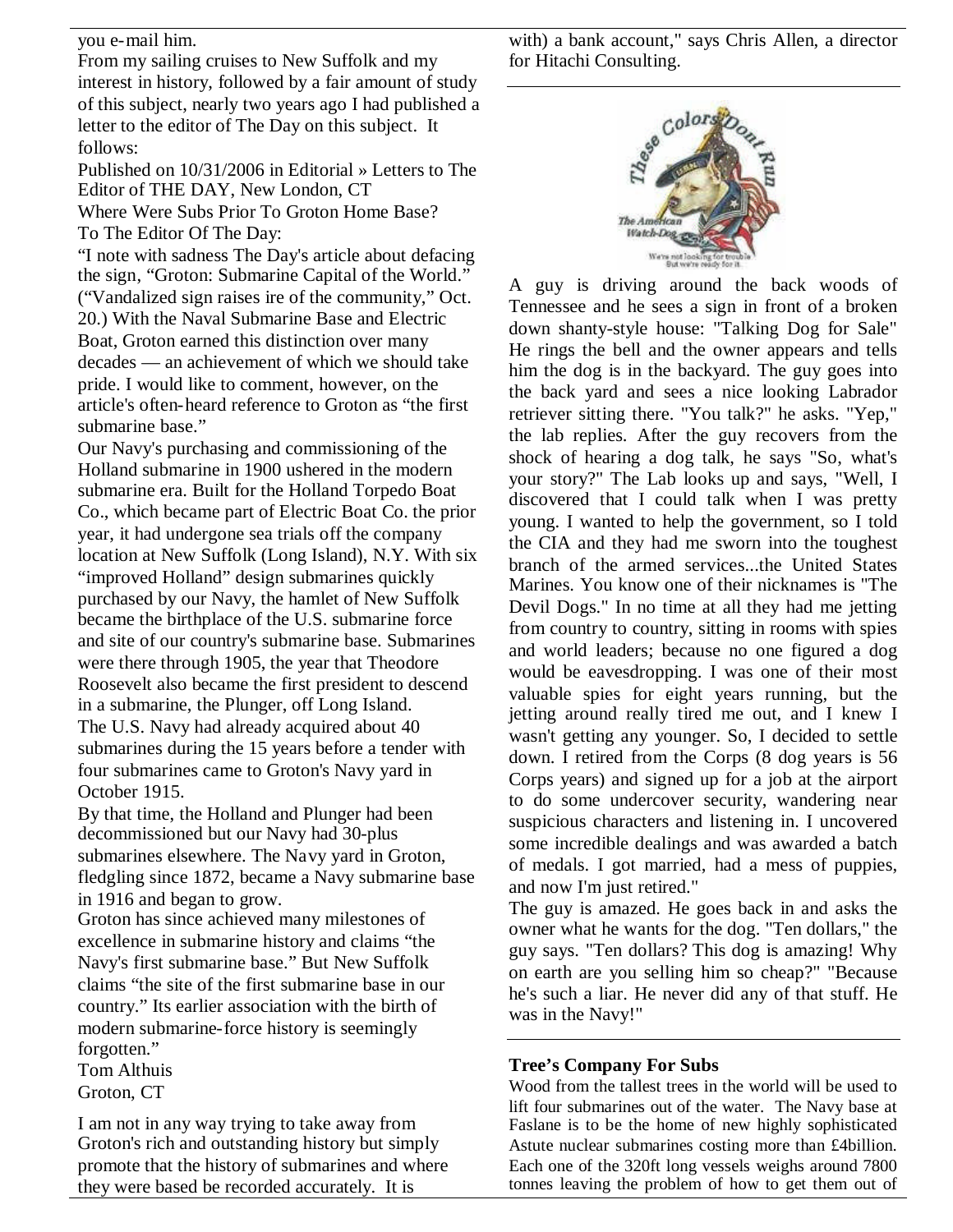troublesome to go through our National Submarine Museum in Groton and see many pictures and references to the "U.S.S. Holland" and even buildings in New Suffolk without any reference to were they were actually taken. In fact I can't even find the words New Suffolk in the public exhibit materials. When visitors are in Groton and there is no mention of other sites, they can't help but go away with the false impression that everything happened here. But it didn't and the "Holland" was never here, yet the exhibits would give visitors the impression that it was. The "Holland" had already been decommissioned before the first submarines came to Groton in 1915.

There may be a technical difference in the first official Navy owned submarine base being in Groton compared to the first base in New Suffolk which was not Navy owned, but on property leased by the Holland Torpedo Boat Company/Electric Boat, yet operated as a submarine base. In his chapter, "The Early Days" published in United States Submarines, Naval Submarine League, Sonalysis, Barnes and Noble 2002) Admiral William J. Crowe (p 38- picture caption top left) shows a picture of the machine shop, drawing room, docking facilities, and basin at New Suffolk, New York (building also shown in pictures in our Submarine Museum but without identifying the location) was leased by the Holland Torpedo Boat Company (later to become the Electric Boat Company in 1899). Crowe states, "This small harbor was the nation's first operational submarine base."



Talk about Steel Ships and Iron Men!



# **Admiral Osborne Scholarship Fund**

How about helping out the scholarship fund? We are

the water if they need repaired or servicing. The base already has the only boat lift in the world capable of lifting a nuclear submarine out of the water.

But the Astute posed Navy bosses with a special problem as it has a different shape of hull. As a result, 45 massive pieces of wood have been delivered to the Clyde base. They will be put together to create a cradle for the craft which will be sunk into the water allowing the Astute to sail in over the structure. Huge lifting machines will bring the wood support and the submarine out of the water. The support is made from Douglas Fir - the world's tallest tree was a 420ft Douglas Fir, chopped down in 1895. It will be tested when the first Astute arrives on the Clyde next year.

A floating jetty to support the new subs is being built in Greenock at a cost of £150m.



### **More Scuttlebutt**



It seems that recently the deposed Alcohol and Gaming Department Head decided it was FINALLY time to relinquish, for a good cause, his beloved reserved parking spot at The After Battery. This is definitely a good thing since it has caused much grief, heartache and has contributed to bad morale amongst the troops.

The story goes like this… Neck told Clyde Peters that he really felt bad for